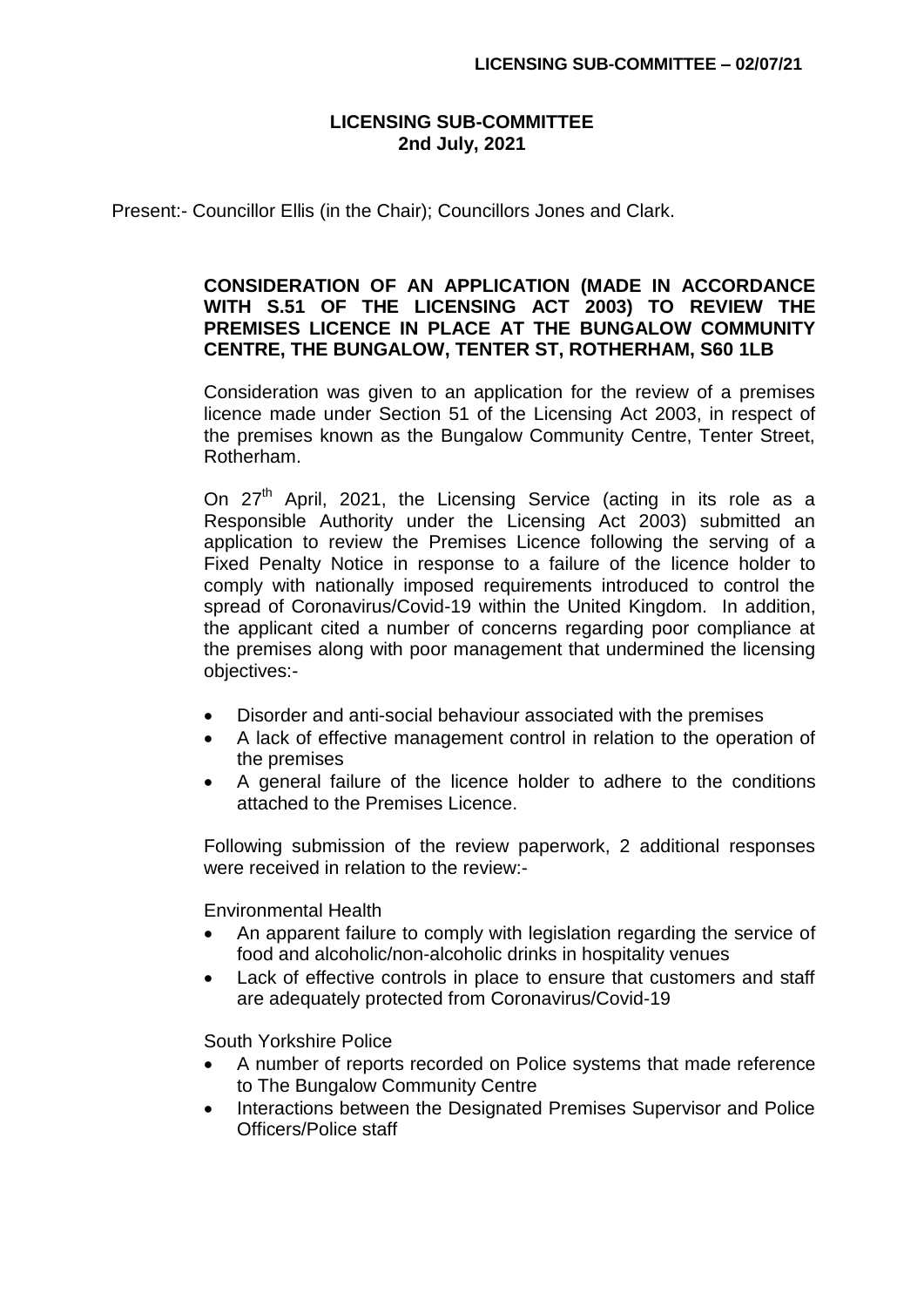The Sub-Committee heard representations from Mrs. K. Ladlow (Principal Officer of the Local Authority Licensing Enforcement Unit and the applicant for the premises licence review), Police Sergeant Neil Windle (substitute for Helen Cooper, South Yorkshire Police), Ms. R. Williams (Licensing Enforcement Officer) and from Ms. T. Munetsi (Premises Licence Holder and Designated Premises Supervisor). In addition, Ms. Munetsi's partner Francis Lunga, Mr. W. Mwale and Mr. G. Gumba were also present at this hearing as well as Mr. B. Smith, Yorkshire MESMAC who used the premises.

The premise was a medium sized bungalow consisting of several separate rooms on one level and a converted kitchen with a serving hatch to form a bar area. The premise was licenced for the sale of alcohol for consumption on the premises only and had been in place since October 2013.

The current Designated Premises Supervisor of the premises was the Premises Licence Holder Ms. T. Munetsi.

Members were informed of the details of the specific concerns in respect of the management of these premises:-

### **Licensing Service**

(a) On  $30<sup>th</sup>$  October, 2020, the Licensing Service had been notified by Environmental Health that The Bungalow Community Centre had been issued with a Fixed Penalty Notice for breach of Regulation 6(1) of The Health Protection (Coronavirus, Local COVID-19 Alert Level) (High) (England) Regulations 2020. Specifically that on 23rd October, 2020, the premises were observed by an Environmental Health Officer to still be open at 22.17 hours. The Regulations in force at that time required licences premises to close at 22.00 hours

(b) Ms. Munetsi had received a written warning on  $15<sup>th</sup>$  October, 2020, after 2 visits to the premises were undertaken during the evenings of  $13<sup>th</sup>$ and 14<sup>th</sup> October when officers observed practices at the premises that were in breach of the Coronavirus Regulations in force

(c) The Licensing Service had also been made aware of an incident at the premises on  $5<sup>th</sup>$  July, 2020, when South Yorkshire Police had been notified by a member of the public that a large fight was taking place with weapons being used and vehicles being driven at other involved persons who were on foot.

(d) Officers from the Licensing Service and Food, Health and Safety, had visited the Premises alongside a South Yorkshire Police Licensing Officer on  $9<sup>th</sup>$  July, 2020 as a result of the incident at (c) above. A licensing compliance check was undertaken with Ms. Munetsi requested to provide a copy of the premises licence conditions agreed as part of a Consent Order following a previous licencing review in February, 2019. Ms. Munetsi had not been able to locate a copy of the conditions, however,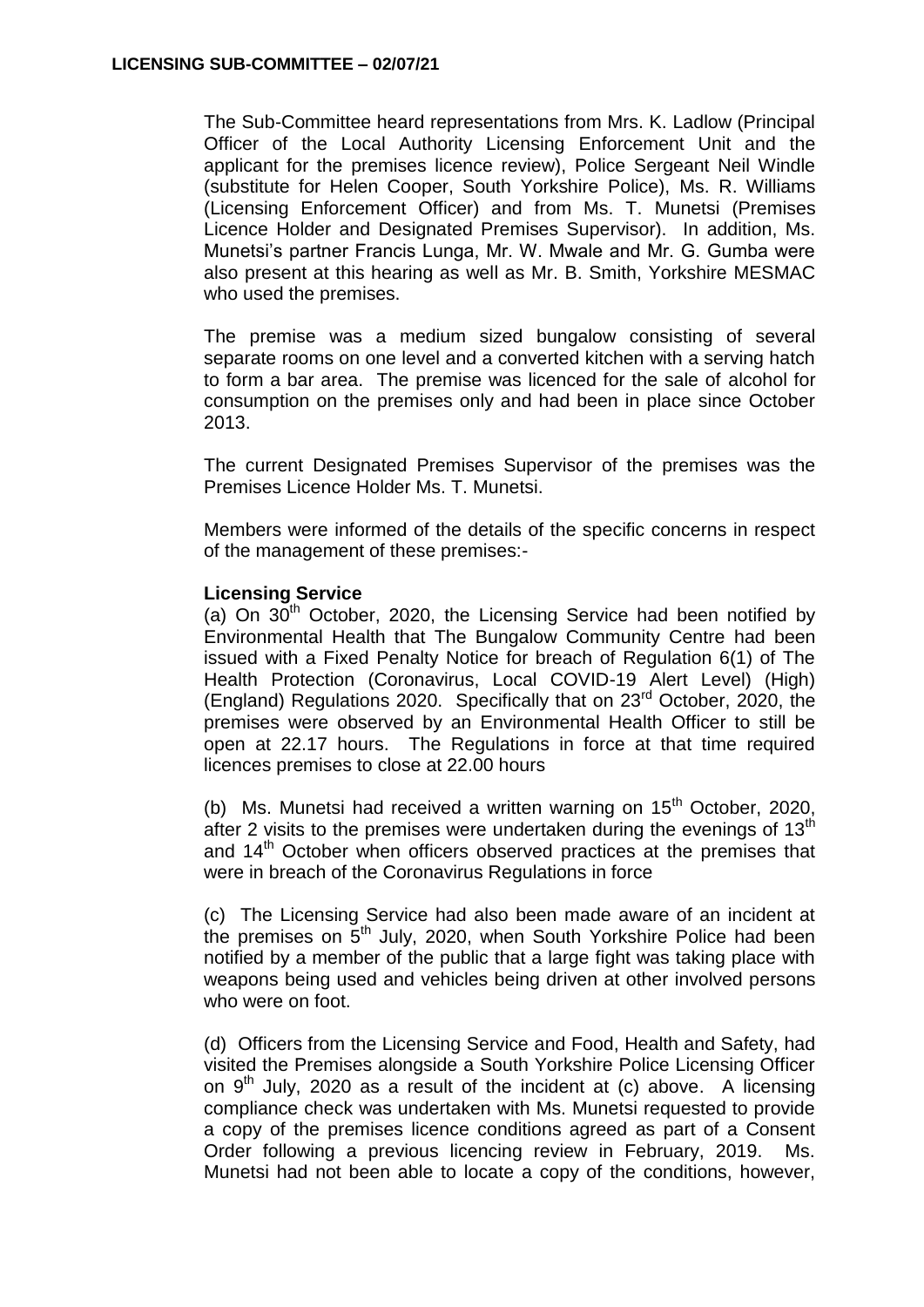agreed to discuss each one using documentation provided at the time by Licensing Officers.

(e) Ms. Munetsi stated that the premises CCTV system had been stolen during a break-in on 30<sup>th</sup> May, 2020 and not been replaced until  $7<sup>th</sup>$  July, 2020. The premises licence contained a condition requiring installation and operation of a CCTV system at all times.

(f) Ms. Munetsi stated that the event on  $5<sup>th</sup>$  July was a private party hosted for a member of the community who regularly frequented the premises. She held a list of persons attending. A DJ had been hired to play at the event who had advertised the party on social media resulting in attendees who had not been invited. As it was a private party Ms. Munetsi had not believed a CCTV system to be essential.

(g) Upon request to view the premises incident register and refusal register, a ring bound book was produced in which there were no consecutively numbered pages. The incident book did not contain a record of the 5<sup>th</sup> July incident.

The premises licence had an Annex 2 condition to have such book with consecutively numbered pages in which all incidents involving anti-social behaviour, injury and ejections must be recorded. It was further requested recording of the date, time and location of the incident with full details of the nature of the incident and details regarding Police attendance.

Ms. Munetsi had taken the refusals register home It was a requirement to have the refusals register on site at all time in accordance with Annex 2 condition of the premises licence.

(h) When asked to produce records of staff training, an Annex 2 condition of the premises licence, it was stated that refresher training had been undertaken, however, the training record was at Ms. Munetsi's home.

(i) When asked if the premise was operating an age verification policy, it was stated that it was operating Challenge 25, however, officers noted that signage displayed showed Challenge 21. Ms. Munetsi was aware of the Annex 2 condition to operate Challenge 25, however, between 2018 and the visit she had not got round to changing the displayed challenge scheme posters.

(j) The premises licence had an Annex 2 condition for clear signage at the entrance/exit doors reminding customers to leave the premises quietly and have consideration for neighbouring residential properties. One sign was found, adjacent to a door leading to an area which customers had no access.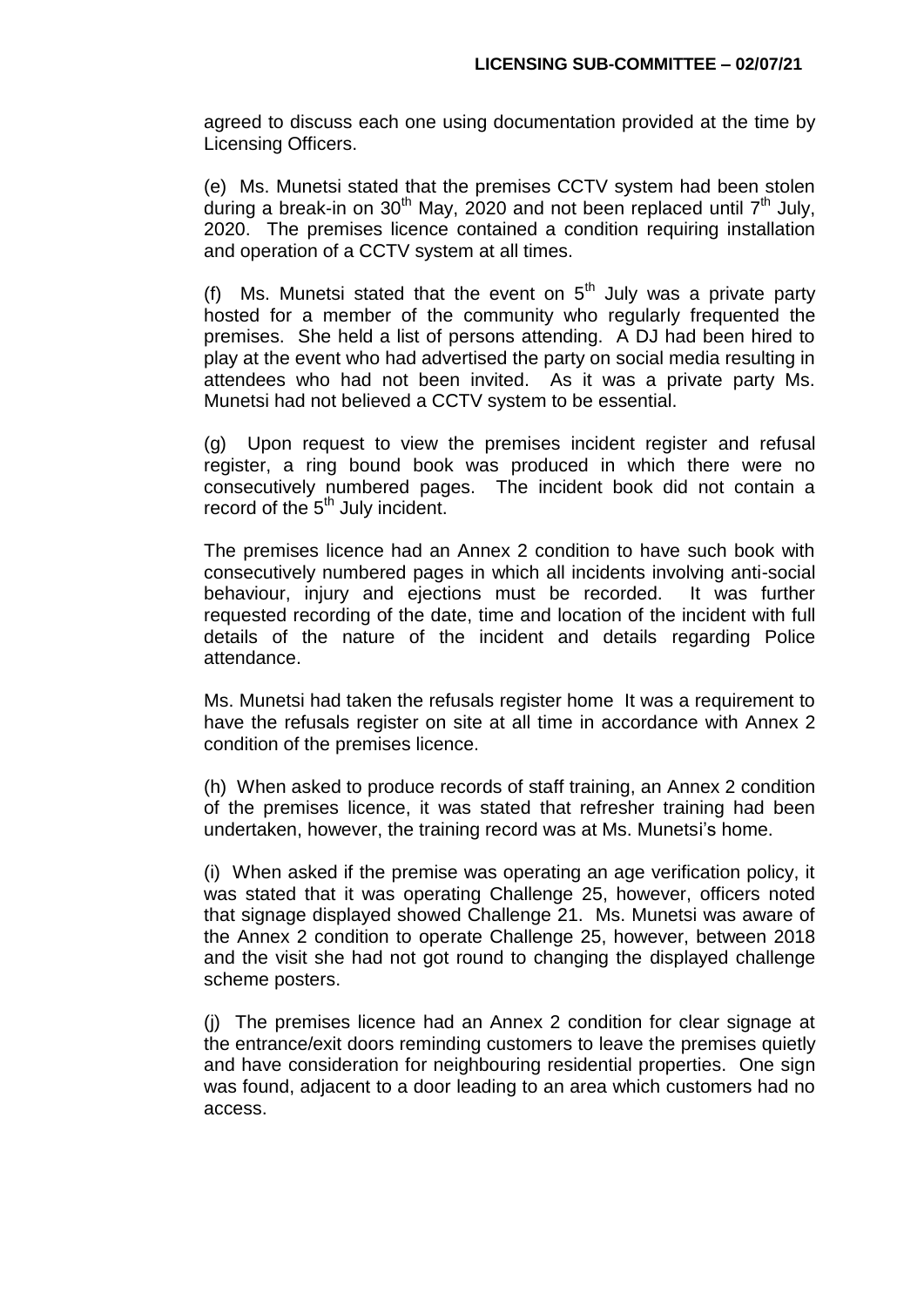(k) The incident on  $5<sup>th</sup>$  July, 2020, should have had 20 people in attendance. A fight broke out amongst a group of individuals outside the premises which Ms. Munetsi had not been aware of until the Police arrived. The individuals were not invited to the event and had attempted to gain entry. She stated that no disorder had taken place inside the premises.

(I) Mr. Lunga stated that the premises were permitted to re-open on  $4<sup>th</sup>$ July following a change in Coronavirus Regulations and they had agreed to host the party due to restrictions on people congregating inside residential properties. The host of the party had supplied all the alcohol and a DJ for the event. He accepted that a fight had broken outside of the premises but stated that the individuals were not customers from inside the premises or attendees at the party. He was reminded that Annex 2 condition of the premises licence prohibited customers from entering the premises with vessels containing alcoholic products.

# **Environmental Health**

(a) A joint visit with the Police made to the premises on  $9<sup>th</sup>$  July, 2020, following the incident on  $5<sup>th</sup>$  July. The paved floor of the rear yard had yellow taped directional arrows as part of their Covid-19 measures, signs encouraging people to wash their hands and observe social distancing by staying 1 metre apart. However, inside the premises the signs advised people to stay 2 metres apart. There were more yellow directional signs inside the premises.

In the hallway there was a sign displaying operation of a Challenge 21 Policy with a sign next to it stating 'no drugs'. Within the individual rooms there were various types of seating close together.

(b) The conditions attached to the licence agreed at the previous Court hearing were discussed in numerical order with Ms. Munetsi and Mr. Lunga as well as discussion of the Covid-19 related issues. The discussion took place in the bar areas of the premises which had a physical barrier in place and drinks served through a hatch-style opening. Numerous issues were noted in terms of compliance with the conditions as well as some mandatory ones.

(c) Condition One of the licence stated there must be a certain standard of CCTV present that recorded for 28 days and was capable of being downloaded. The CCTV had been stolen on 30<sup>th</sup> May, 2020, therefore, no 28 days of footage available to check. The Information Commissioner had also not been informed

(d) A ringbound book with no consecutively numbered pages had been produced as the incident register with no note of the  $5<sup>th</sup>$  July incident. There was mention of the break-in, however, it was a simple one sentence with no signatures to suggest review by management. There also a list of banned persons from the premises consisting of a date and name; 2 entries had a first and surname and 2 just had a first name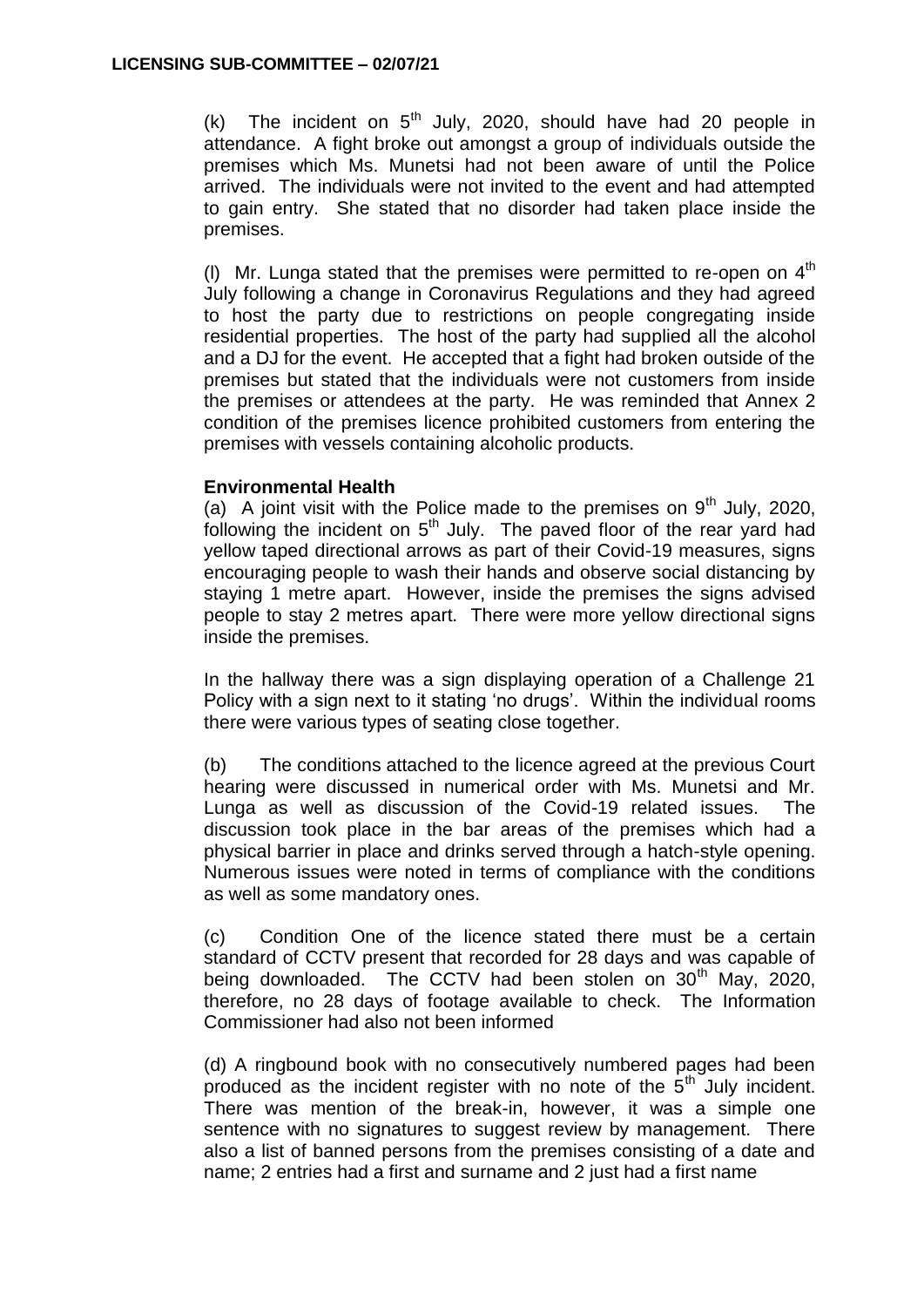(e) Ms. Munetsi was unable to produce the refusal register as she had taken it home. It had also been requested to see who had been nominated in writing to act in place of the Designated Premises Supervisor when the premises were conducting licensable activities. Again Ms. Munetsi advised that it was at her home as were the records relating to staff training for underage sales, drug awareness, serving to persons in drink etc. as part of the Court agreed conditions.

(f) Ms. Munetsi confirmed that they operated the Challenge 25 scheme even though the signage indicated Challenge 21.

(g) There were no signs relating to public nuisance or signs asking customers to leave the premises quietly at the entrance and exit doors. The only notice was inside the kitchen area leading to the CCTV room where customers were not allowed.

(h) The public nuisance condition also stated that no persons other than the Premises Licence Holder, Designated Premises Supervisor and employed staff should remain on the premises once closed. Ms. Munetsi disclosed that the party organiser had stayed behind after closing to help clean up. The condition also stated that the outside area should not be used after 23:00 hours except for people who wished to smoke and that there should be signs indicating such. Ms. Munetsi stated that the smoking area was at the back of the premises, however, there were no signs to indicate this.

(i) The premises licence summary was on display albeit set back from the serving hatch area and, therefore, very difficult to see. There was also no drinks price or size lists on display. Ms. Munetsi was not able to show the full premises licence as it was at her home.

(j) Due to concerns that several conditions were not being adhered to,  $a$  second visit was conducted on 18<sup>th</sup> August, 2020. It was clear that significant improvements had been made with it being noticeably cleaner, erection of the correct Challenge Scheme signage and the smoking area designated by signs. The refusals book was present in a bound book, pages numbered by hand and refusals included. Challenge 25 refusals were on printed sheets placed in a clear plastic wallet and an incident register but not in a bound format. The CCTV system was checked and found to be working.

# **South Yorkshire Police**

(a) There was no evidence that the Designated Premises Supervisor or Premises Licence Holder had taken active steps to get people out of the premises. It had been a third party who had rung the Police and not anyone from the event.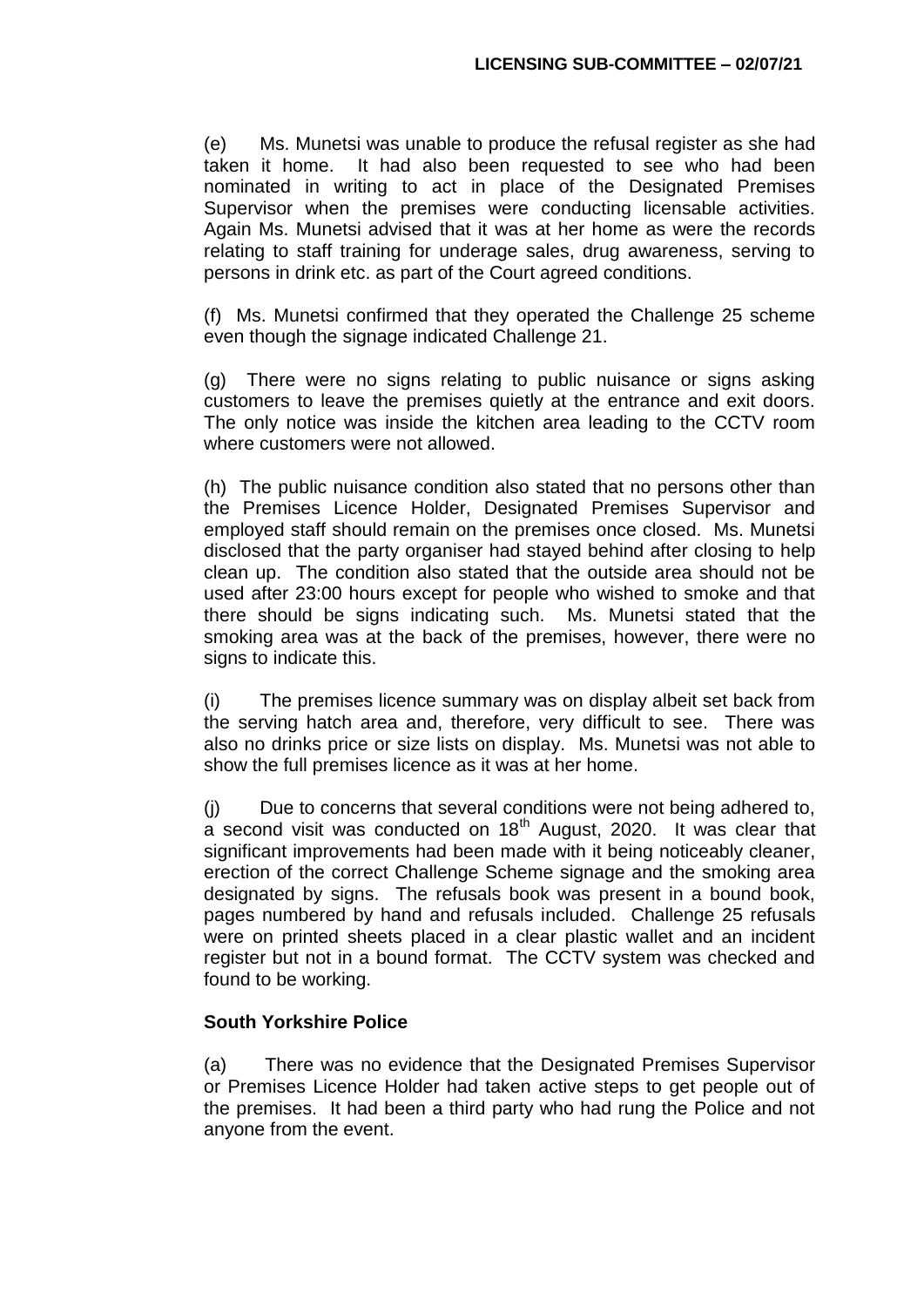(b) Call to the Police with regard to disturbance/fighting at 02:17 hours on 8<sup>th</sup> March, 2020. Unknown male fighting at the venue as refused to serve him. Officers attended.

(c) Designated Premises Supervisors reported burglary at the premises on 3<sup>rd</sup> May at 11:00 hours. Alcohol and the CCTV system stolen.

 $(d)$  $5<sup>th</sup>$  July, 2020 at 01:15 hours report of large number of persons (between 15-20) with weapons including knives fighting in the street.

Police body worn footage (with sound audible) was viewed by everyone present at the meeting showing activity outside and within the premises on the night in question.

(e) Visit to the premises on  $9^{th}$  July, 2020, where building work was underway. The incident on  $5<sup>th</sup>$  July was discussed and reminded that the Consent Order clearly stated that the outside area could only be used until 23:00 hours; there were still people outside at 01:15 hours.

(f) Telephone call to Designated Premises Supervisor on  $21<sup>st</sup>$  July, 2020 informing Ms. Munetsi that the Police body worn footage had been viewed where it was apparent that approximately 50 people had been present at the party. The lack of social distancing was also raised.

The Designated Premises Supervisor and Premises Licence Holder informed the Sub-Committee:-

(a) Footage was shown to the meeting, downloaded from the CCTV onto a memory stick, of a visit to the premises by Mr. Cattell, Environmental Health Officer, on 23<sup>rd</sup> October, 2020.

(b) The Bungalow had been closed since the Covid-19 restrictions had come into place last year not allowing the opening of places that sold liquor that was consumed on the premises. She had been surprised to receive an email from the Licensing Service starting that they needed to review the premises licence due to the failure to meet the licensing objectives i.e. the prevention of crime and disorder, public safety and the prevention of public nuisance.

(c) The documents supplied dated back to 2020 and Ms. Munetsi felt that the reasons for review were not justified as they did not relate to any issues or concerns that had been raised or discussed before to which she had failed to resolve.

(d) Ms. Munetsi had asked members of the public in the locality if the premises were a problem to them; no-one had raised any issues. She could not understand why issues from the past were being raised as they had been dealt with. A number of improvements had been made to the building and things had changed.